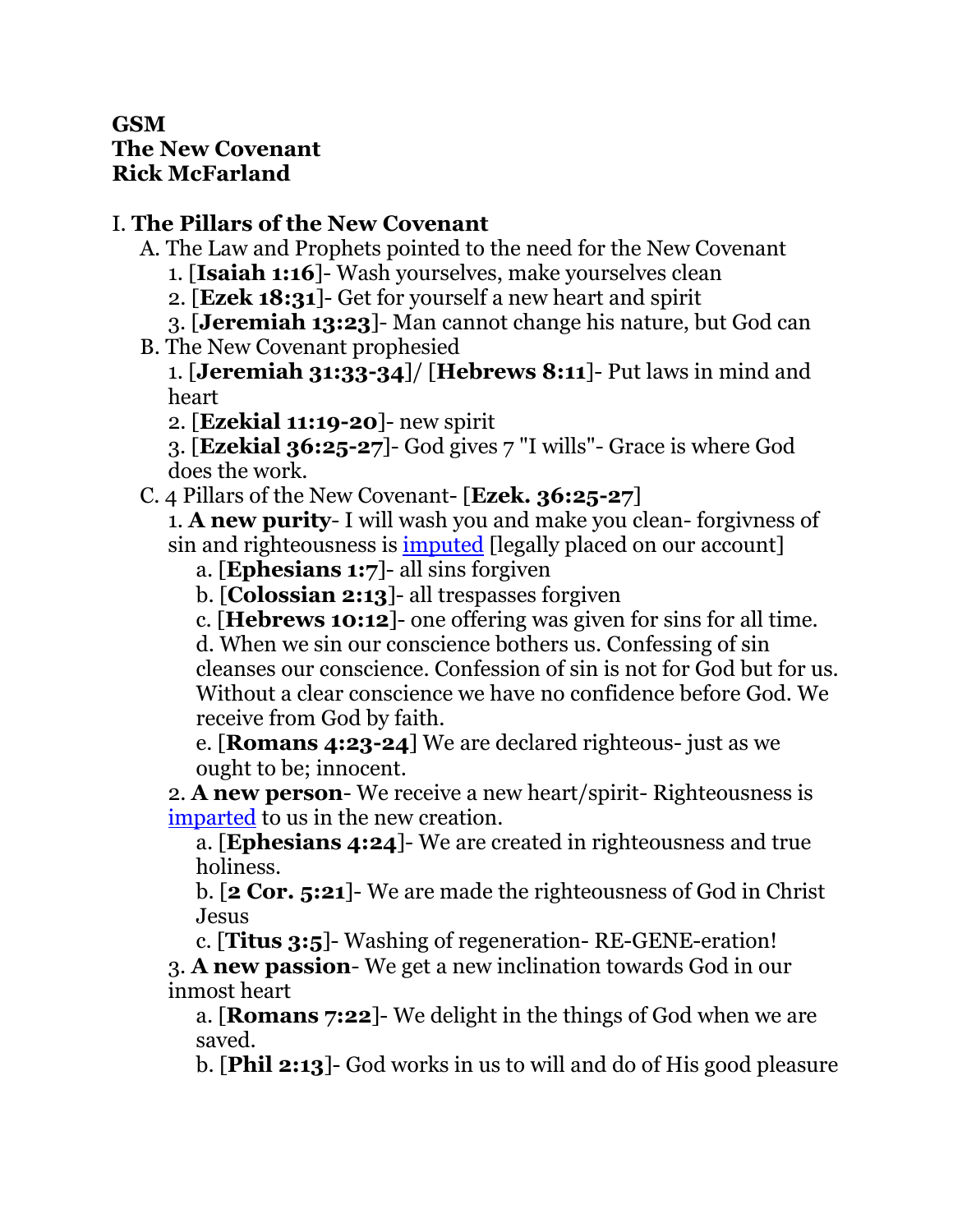4. **A new power**- The Holy Spirit has been placed within our heart to cause us to walk in God's statutes- The Spirit will **cause** us to walk as we should, not **make** us walk. A airplane **causes** us to fly, but we have a choice to get into one. Planes don't **make** us fly. We must choose to be led and empowered by the Spirit. What the Law does not provide in fulfilling his will, God gives in the New Covenant.

a. [**Gal. 5:16, 18**]

b. [**Romans 8:2, 4**]

c. [**Romans 8:13-14**]

## **II. The Provision of the New Covenant**

A. Under the Law you had to supply all the resources and works to satisfy God.

1. [**Deut 8:1**]- You must observe to do all...

B. Under the New Covenant God has done all the work and you receive it by faith

1. [**Isaiah 26:12**]- God has done all our works in us

2. [**Hebrews 10:12**]- Jesus performed the works God demanded from us and sat down

C. Under Law you must perform and then you will be blessed.

1. [**Deut. 28:1-2**]

D. Under the New Covenant God has blessed us which leads us to live a God honoring life.

1. [**Ephesians 1:3**]- We are blessed with every blessing before we are commanded to do anything which starts in chapter 4:1.

E. Under the Law you were commanded to work

1. If you will do all...

F. Under the Law you are called to bear fruit 1. [John 15:5]

G. Under the New Covenant God will not ask from you that He has not first deposited within you. God just puts a demand upon the resources He has placed within you under the New Covenant.

H. God placed the root of Grace in your heart. This root is the Spirit of Jesus Christ. From this root you bear His fruit by faith.

1. [**Gal. 5:22-23**]- Fruit of the Spirit

- 2. [**Romans 7:4**]- We are in union with Christ and bear fruit
- I. The tree of life is now within us. The tree of the knowledge of good and evil is in our flesh. We pick each day which tree we will live from.
- J. We can trust in being righteous by faith or we can try to become righteous by our works and efforts. We can trust we have been made